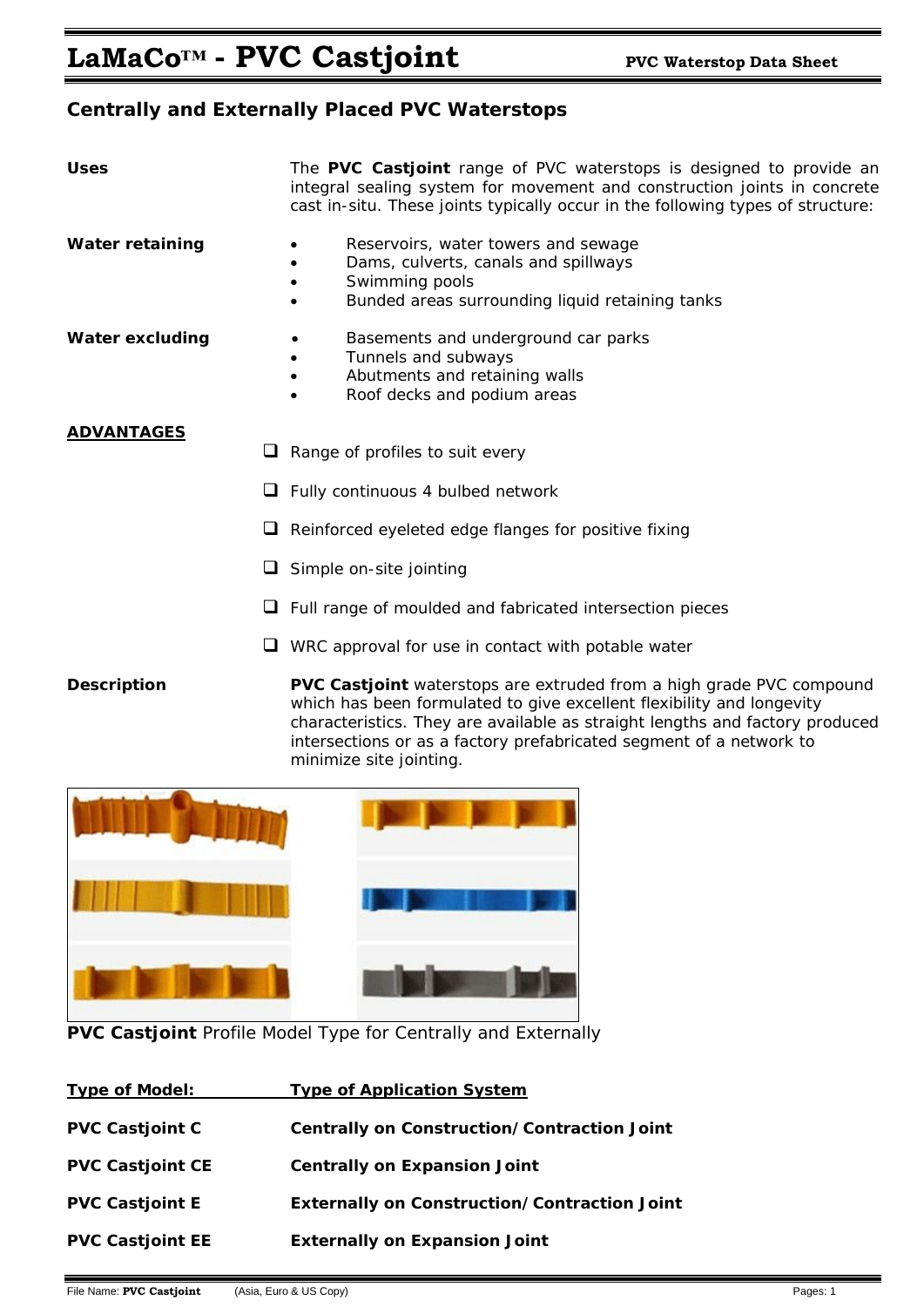## **Principles of waterstop function**

**PVC Castjoint** waterstop work because of two specific aspects of their design.

## **a) Valve principle**

Simple waterstop profiles based on dumbbells are cast into the edges of adjacent concrete panels which act as baffles. In the event of joints opening as drying shrinkage or other movement occurs, the edge bulbs of the profile act as anchors. These induce tensions across the waterstop resulting in a sealing effect at the inner faces of the edge bulbs.



 **Construction Joint Expansion Joint & Contraction Joint** 

## **b) Tortuous path principle**

Profiles with a more complex cross section have a much greater surface area. They present a much greater resistance and more difficult path for water to seep around the section. **PVC Castjoint** range incorporates both of these principles. The products offer a fully continuous 4 bulbed design maintaining both the valve and tortuous path principles. These principle are maintained in the transition from Rearguard profiles in floors to centrally placed profiles in walls.

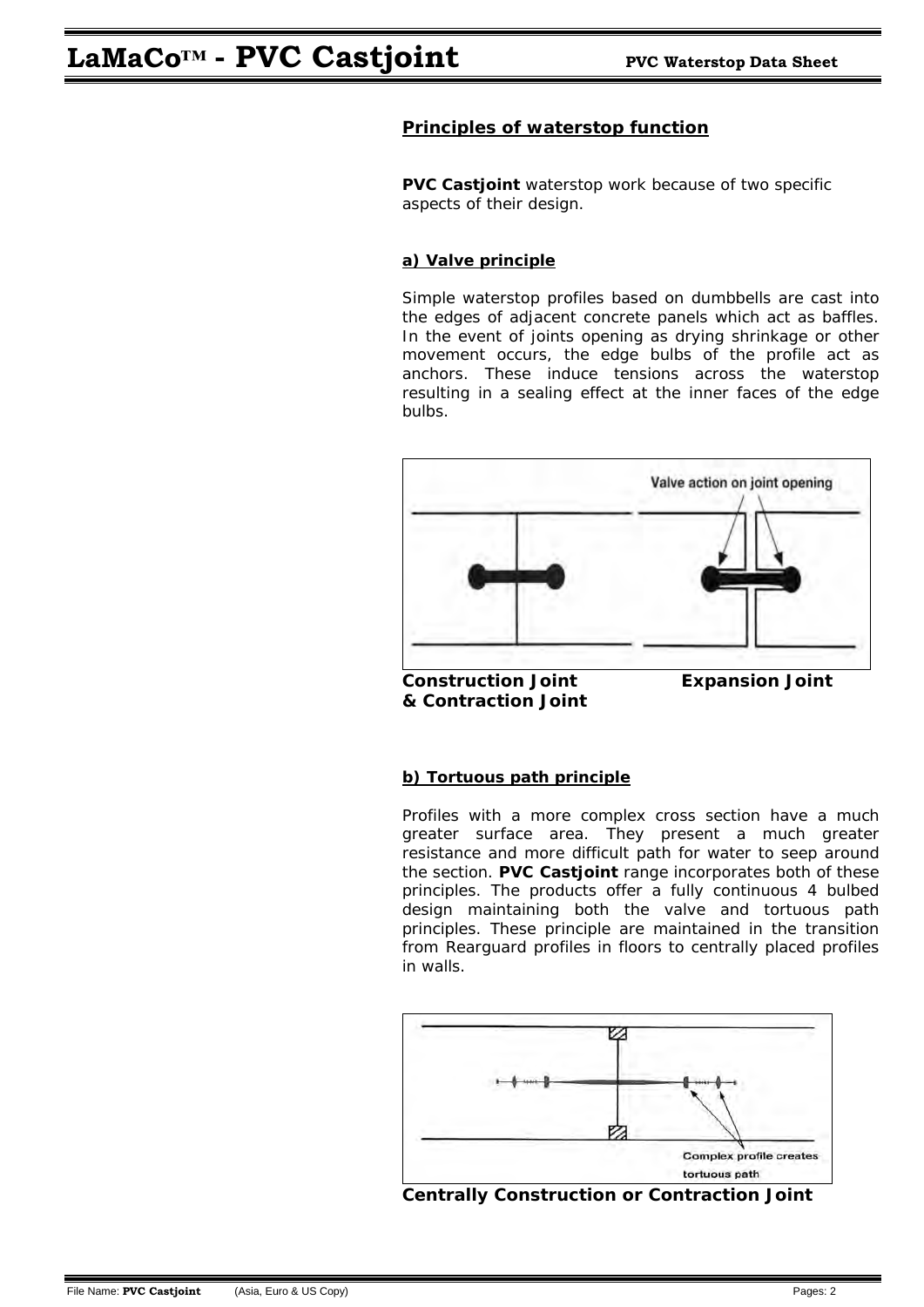# **LaMaCo™ - PVC Castjoint PVC Waterstop Data Sheet**

**PVC Castjoint** Sections The 150 until 300mm profile is specially designed for use in all system on wall/slabs where a greater degree of movement may occur particularly during construction.



Model: PVC Castjoint C Model: PVC Castjoint CE Centrally Type PVC Waterstop Centrally Type PVC Waterstop For Construction/Contraction Joint For Expansion Joint



Model: PVC Castjoint E **Model: PVC Castjoint EE** Externally Type PVC Waterstops **Externally Type PVC Waterstops** For Construction/Contraction Joint For Expansion Joint

| $-16$<br>24           |
|-----------------------|
| 300 mm<br>$-16$       |
| 24<br>250 mm          |
| $-12$<br>20<br>200 mm |
|                       |
| 20<br>150 mm          |



| Size of Width: | <b>150mm</b><br>200 <sub>mm</sub><br>250mm   | <b>PVC Castjoint C150</b><br>PVC Castjoint C200<br><b>PVC Castjoint C250</b>                                         |
|----------------|----------------------------------------------|----------------------------------------------------------------------------------------------------------------------|
|                | 150mm<br>200mm<br>250mm<br>300mm             | <b>PVC Castjoint CE150</b><br><b>PVC Castjoint CE200</b><br><b>PVC Castjoint CE250</b><br><b>PVC Castjoint CE300</b> |
|                | 150mm<br>200 <sub>mm</sub><br>250mm          | <b>PVC Castjoint E150</b><br><b>PVC Castjoint E200</b><br><b>PVC Castjoint E250</b>                                  |
|                | 150mm<br>200 <sub>mm</sub><br>250mm<br>300mm | <b>PVC Castjoint EE150</b><br><b>PVC Castjoint EE200</b><br><b>PVC Castjoint EE250</b><br><b>PVC Castjoint EE300</b> |